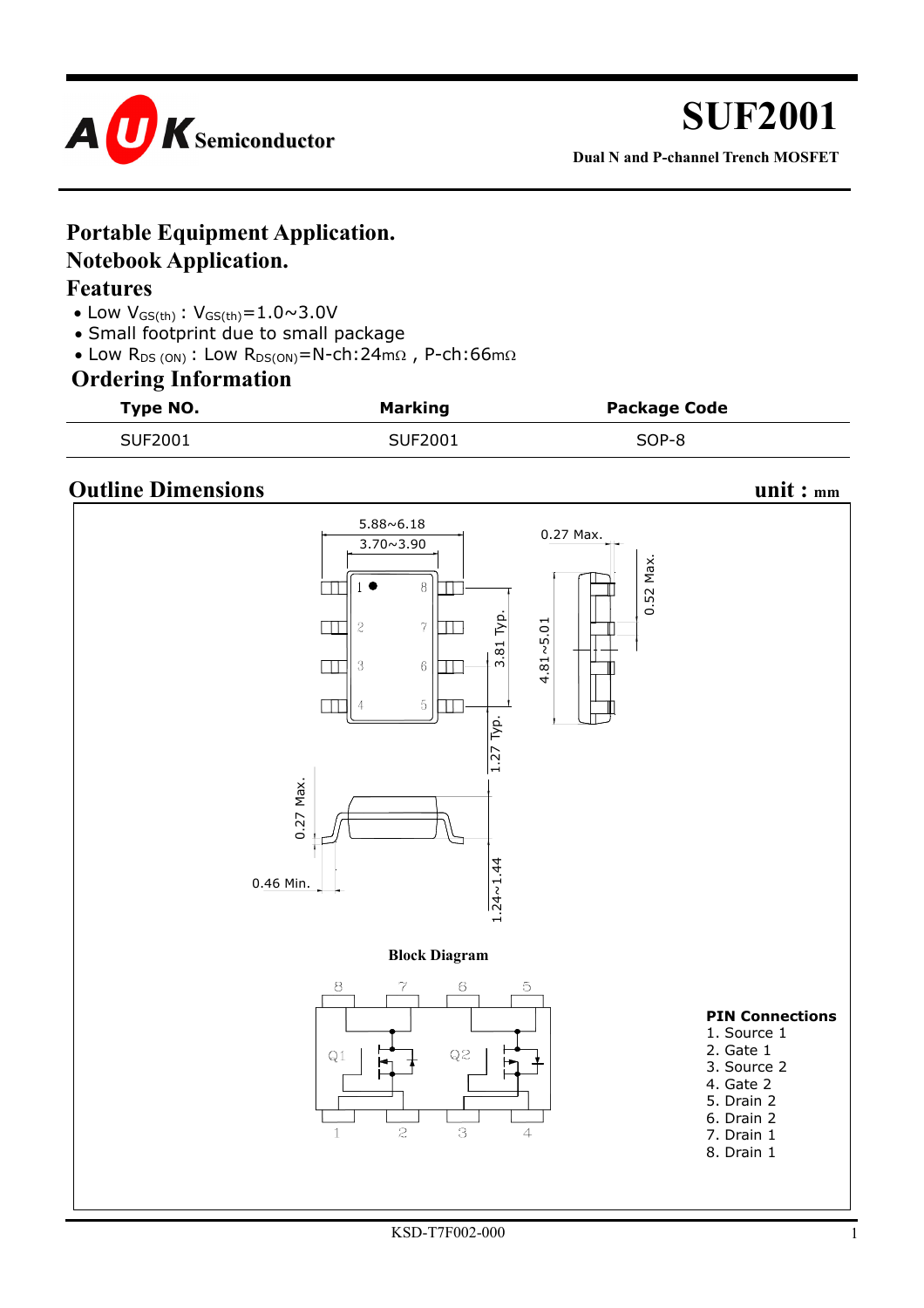### Absolute maximum ratings (Ta=25<sup>°</sup>C)

| ਤ<br><b>Characteristic</b>       |                                     | <b>Symbol</b>                | Rating         |           | Unit        |  |
|----------------------------------|-------------------------------------|------------------------------|----------------|-----------|-------------|--|
|                                  |                                     |                              | $N$ -Ch        | $P-Ch$    |             |  |
| Drain-source voltage             |                                     | <b>V</b> <sub>DSS</sub>      | 30             | $-30$     | V           |  |
| Gate-source voltage              |                                     | V <sub>GSS</sub>             | ±20            |           | V           |  |
| Drain current (DC)               |                                     | $\rm I_{D}$                  | 5.8            | $-5.3$    | A           |  |
| Drain current (Pulsed)*          |                                     | ${\rm I_{DP}}$               | 23.2           | $-21.2$   | A           |  |
| $***$<br>Total Power dissipation |                                     | $P_D$                        | 2.0            |           | W           |  |
| Avalanche current (Single)       |                                     | $\rm I_{AS}$                 | (2)5.8         | $6 - 5.3$ | A           |  |
| Single pulsed avalanche energy   |                                     | $E_{AS}$                     | @72            | 633       | mJ          |  |
| Avalanche current (Repetitive)   | $\odot$                             | $\rm I_{AR}$                 | 5.8            | $-5.3$    | A           |  |
| Repetitive avalanche energy      | $^{\textcircled{\footnotesize{1}}}$ | $E_{AR}$                     | 3.4            | 1.6       | mJ          |  |
| Junction temperature             |                                     | Tı                           | 150            |           | $^{\circ}C$ |  |
| Storage temperature range        |                                     | ${\mathsf T}_{\textsf{stg}}$ | $-55 \sim 150$ |           |             |  |

\* Limited by maximum junction temperature

\*\* Device mounted on a glass-epoxy board

| <b>Characteristic</b> |                  | Svmbol        | Typ. | Max                      | Unit          |
|-----------------------|------------------|---------------|------|--------------------------|---------------|
| Thermal<br>resistance | Junction-ambient | $K_{th(J-a)}$ | 62.5 | $\overline{\phantom{0}}$ | $\degree$ C/W |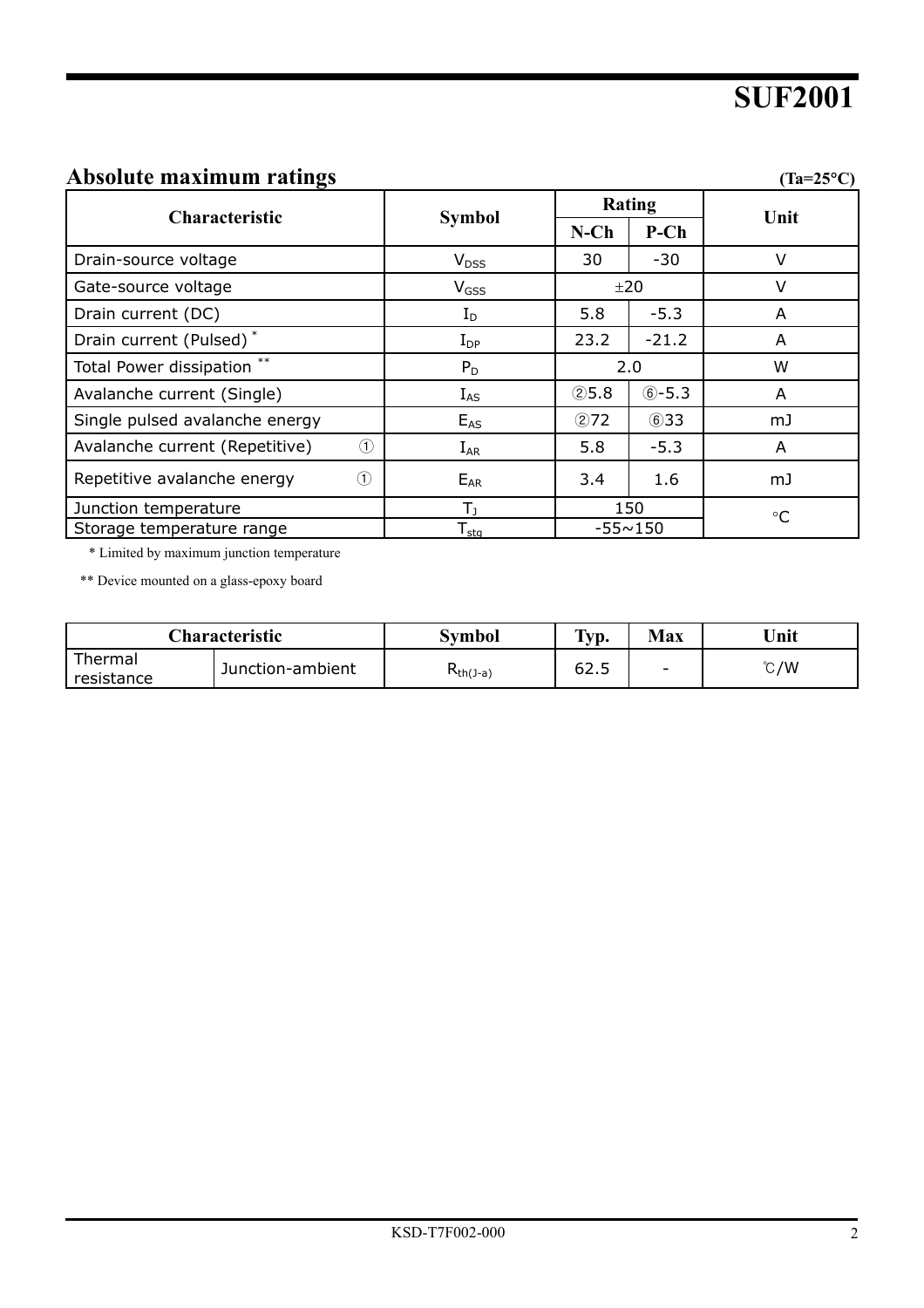### **N-CH Electrical Characteristics (Ta=25**°**C)**

| IN-UIT EIECHTICAT UITAL ACTEITISTICS<br>(1a=45°C) |                     |                                                           |                          |      |                          |           |  |
|---------------------------------------------------|---------------------|-----------------------------------------------------------|--------------------------|------|--------------------------|-----------|--|
| <b>Characteristic</b>                             | <b>Symbol</b>       | <b>Test Condition</b>                                     | Min.                     | Typ. | Max.                     | Unit      |  |
| Drain-source breakdown voltage                    | BV <sub>DSS</sub>   | $I_D = 250 \mu A$ , $V_{GS} = 0$                          | 30                       |      |                          | V         |  |
| Gate threshold voltage                            | $V_{GS(th)}$        | $I_D = 250 \mu A$ , $V_{DS} = V_{GS}$                     | 1.0                      |      | 3.0                      | V         |  |
| Drain-source cut-off current                      | $I_{DSS}$           | $V_{DS} = 30V$ , $V_{GS} = 0V$                            |                          |      | 1                        | μA        |  |
| Gate leakage current                              | $I_{GSS}$           | $V_{DS} = 0V$ , $V_{GS} = \pm 20V$                        | $\overline{\phantom{a}}$ |      | ±100                     | nA        |  |
| Drain-source on-resistance                        |                     | $V_{GS} = 10V$ , I <sub>D</sub> =2.9A                     | -                        | 24   | 30                       | $m\Omega$ |  |
|                                                   | $R_{DS(ON)}$        | $V_{GS} = 5.0V$ , I <sub>D</sub> =2.9A                    | -                        | 28   | 34                       | $m\Omega$ |  |
| Forward transfer conductance<br>$\circled{4}$     | $g_{fs}$            | $V_{DS} = 5V$ , I <sub>D</sub> =5.8A                      | -                        | 12   | $\overline{\phantom{0}}$ | S         |  |
| Input capacitance                                 | <b>Ciss</b>         | $V_{GS} = 0V$ , $V_{DD} = 10V$ ,                          |                          | 370  | 560                      |           |  |
| Output capacitance                                | Coss                | $f = 1$ MHz                                               | -                        | 60   | 90                       | pF        |  |
| Reverse transfer capacitance                      | Crss                |                                                           | -                        | 36   | 54                       |           |  |
| Turn-on delay time                                | $t_{d(on)}$         |                                                           | -                        | 1.2  | $\overline{\phantom{a}}$ |           |  |
| Rise time                                         | $t_{r}$             | $V_{DD} = 15V$ , I <sub>D</sub> =5.8A<br>$R_G = 10\Omega$ | -                        | 1.1  | $\overline{\phantom{a}}$ |           |  |
| Turn-off delay time                               | $t_{d(\text{off})}$ | $\circled{3}$                                             | -                        | 2.5  | $\qquad \qquad$          | ns        |  |
| Fall time                                         | $t_{\rm f}$         |                                                           | -                        | 1.1  | $\overline{\phantom{0}}$ |           |  |
| Total gate charge                                 | $Q_{g}$             | $V_{DD} = 15V$ , $V_{GS} = 5V$                            | -                        | 4.2  | 6.3                      |           |  |
| Gate-source charge                                | $Q_{gs}$            | $I_D = 5.8A$                                              |                          | 0.9  | 1.4                      | пC        |  |
| Gate-drain charge                                 | $Q_{gd}$            | $\textcircled{3}$                                         |                          | 1.4  | 2.1                      |           |  |

### **Source-Drain Diode Ratings and Characteristics (Ta=25**°**C)**

Characteristic Symbol Test Condition Min Typ Max Unit Source current  $\begin{vmatrix} I_s & \text{Integral reverse diode} \\ \end{vmatrix}$   $\begin{vmatrix} - \\ - \end{vmatrix}$   $\begin{vmatrix} -1.5 \\ -1.5 \end{vmatrix}$ Source current(Plused)  $\bigcirc$   $\bigcirc$   $I_{\text{SM}}$ in the MOSFET - - 6.0 A Forward voltage  $\qquad \qquad \textcircled{4} \qquad \text{V}_{SD} \qquad \text{V}_{GS}=0 \text{V}, \quad \text{I}_S=1.5 \text{A} \qquad \qquad \text{I}_1 \qquad \text{I}_2 \qquad \text{V}_3$ Reverse recovery time  $t_{rr}$   $\begin{array}{ccc} 1 & - & 90 \end{array}$  -  $\begin{array}{ccc} 9 & - & \end{array}$ Reverse recovery charge  $\begin{array}{ccc} & & & \mathbf{Q}_{rr} \end{array}$  $I_s = 1.5A$  $di<sub>S</sub>/dt = 100A/us$  - 0.5 - uC

Note ;

- ① Repetitive Rating : Pulse width limited by maximum junction temperature
- $2$  L=3.4mH, I<sub>AS</sub>=5.8A, V<sub>DD</sub>=15V, R<sub>G</sub>=25Ω
- ③ Pulse Test : Pulse Width< 300us, Duty cycle≤ 2%
- ④ Essentially independent of operating temperature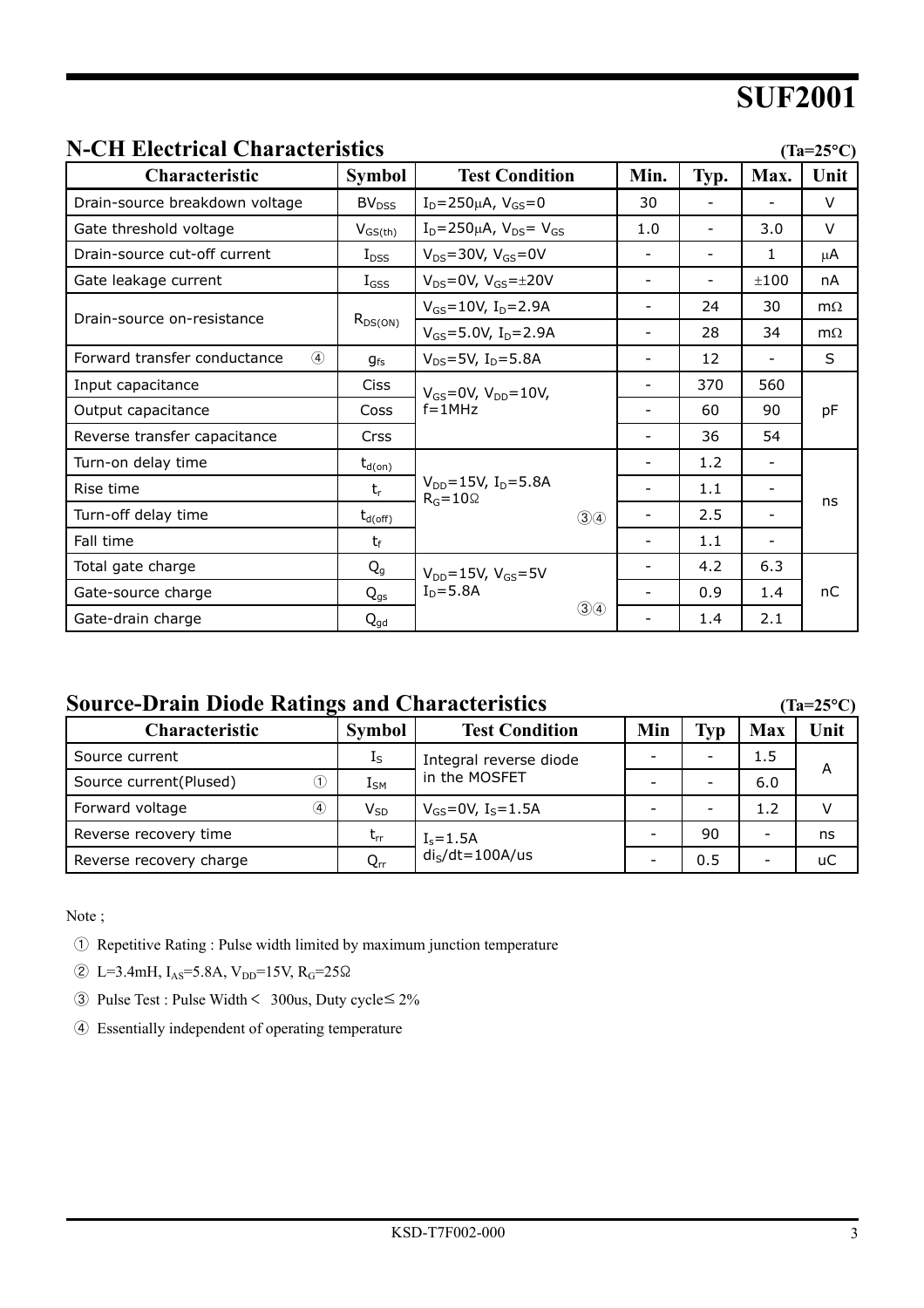### **P-CH Electrical Characteristics (Ta=25**°**C)**

| 1 - CH EICUI ICAI CHAI ACICI ISUCS<br>$(1a-25)$ |                     |                                                           |                          |      |                          |           |  |  |
|-------------------------------------------------|---------------------|-----------------------------------------------------------|--------------------------|------|--------------------------|-----------|--|--|
| <b>Characteristic</b>                           | <b>Symbol</b>       | <b>Test Condition</b>                                     | Min.                     | Typ. | Max.                     | Unit      |  |  |
| Drain-source breakdown voltage                  | BV <sub>DSS</sub>   | $I_D = 250 \mu A$ , $V_{GS} = 0$                          | $-30$                    |      |                          | $\vee$    |  |  |
| Gate threshold voltage                          | $V_{GS(th)}$        | $I_D = 250 \mu A$ , $V_{DS} = V_{GS}$                     | $-1.0$                   |      | $-3.0$                   | $\vee$    |  |  |
| Drain-source cut-off current                    | $I_{DSS}$           | $V_{DS} = -30V$ , $V_{GS} = 0V$                           |                          | -    | 1                        | μA        |  |  |
| Gate leakage current                            | $I_{GSS}$           | $V_{DS} = 0V$ , $V_{GS} = \pm 20V$                        | $\overline{\phantom{a}}$ | -    | ±100                     | nA        |  |  |
| Drain-source on-resistance                      |                     | $V_{GS}$ =-10V, I <sub>D</sub> =-2.7A                     | -                        | 66   | 72                       | $m\Omega$ |  |  |
|                                                 | $R_{DS(ON)}$        | $V_{GS}$ =-5.0V, I <sub>D</sub> =-2.7A                    | Ξ.                       | 77   | 83                       | $m\Omega$ |  |  |
| $\circled{8}$<br>Forward transfer conductance   | $g_{fs}$            | $V_{DS} = -5V$ , I <sub>D</sub> =-5.3A                    | $\overline{\phantom{a}}$ | 11   | $\overline{\phantom{a}}$ | S         |  |  |
| Input capacitance                               | <b>Ciss</b>         | $V_{GS} = 0V$ , $V_{DD} = -10V$ ,                         | $\overline{\phantom{a}}$ | 390  | 590                      |           |  |  |
| Output capacitance                              | Coss                | $f = 1$ MHz                                               | -                        | 97   | 150                      | pF        |  |  |
| Reverse transfer capacitance                    | <b>Crss</b>         |                                                           | Ξ.                       | 37   | 60                       |           |  |  |
| Turn-on delay time                              | $t_{d(on)}$         |                                                           | -                        | 1.2  | $\overline{\phantom{a}}$ |           |  |  |
| Rise time                                       | $t_{r}$             | $V_{DD}$ =-15V, I <sub>D</sub> =-5.3A<br>$R_G = 10\Omega$ | $\overline{\phantom{0}}$ | 1.1  | $\overline{\phantom{a}}$ |           |  |  |
| Turn-off delay time                             | $t_{d(\text{off})}$ | (2)                                                       | $\qquad \qquad -$        | 2.5  | $\overline{\phantom{a}}$ | ns        |  |  |
| Fall time                                       | $t_{\rm f}$         |                                                           |                          | 1.1  |                          |           |  |  |
| Total gate charge                               | $Q_{g}$             | $V_{DD}$ =-15V, V <sub>GS</sub> =-5V                      |                          | 4.7  | 7.0                      |           |  |  |
| Gate-source charge                              | $Q_{gs}$            | $I_D = -5.3A$                                             |                          | 1.4  | 2.1                      | пC        |  |  |
| Gate-drain charge                               | $Q_{gd}$            | $\circled{7}$                                             |                          | 1.7  | 2.5                      |           |  |  |

### **Source-Drain Diode Ratings and Characteristics (Ta=25**°**C)**

Characteristic Symbol Test Condition Min Typ Max Unit Source current IS - - -1.5 Integral reverse diode Source current(Plused)  $\begin{array}{ccc} \text{S} & \text{I}_{\text{SM}} \end{array}$ in the MOSFET - - -6.0 A Forward voltage  $\circled{8}$   $V_{SD}$   $V_{GS}=0$ V, I<sub>S</sub>=-1.5A  $\circ$   $\circ$   $\circ$   $\circ$   $\circ$  -1.2  $\circ$  V Reverse recovery time  $t_{rr}$  |  $t_{rr}$  |  $t_{s=1.5A}$  |  $-$  | 90 |  $-$  | ns Reverse recovery charge  $\begin{array}{ccc} & & & \mathbf{Q}_{rr} \end{array}$  $I_s = -1.5A$  $di<sub>S</sub>/dt = 100A/us$  - 0.5 - uC

Note ;

- ⑤ Repetitive Rating : Pulse Width Limited by Maximum Junction Temperature
- © L=2.0mH, I<sub>AS</sub>=-5.0A, V<sub>DD</sub>=-15V, R<sub>G</sub>=25Ω
- ⑦ Pulse Test : Pulse Width< 300us, Duty cycle≤ 2%
- ⑧ Essentially independent of operating temperature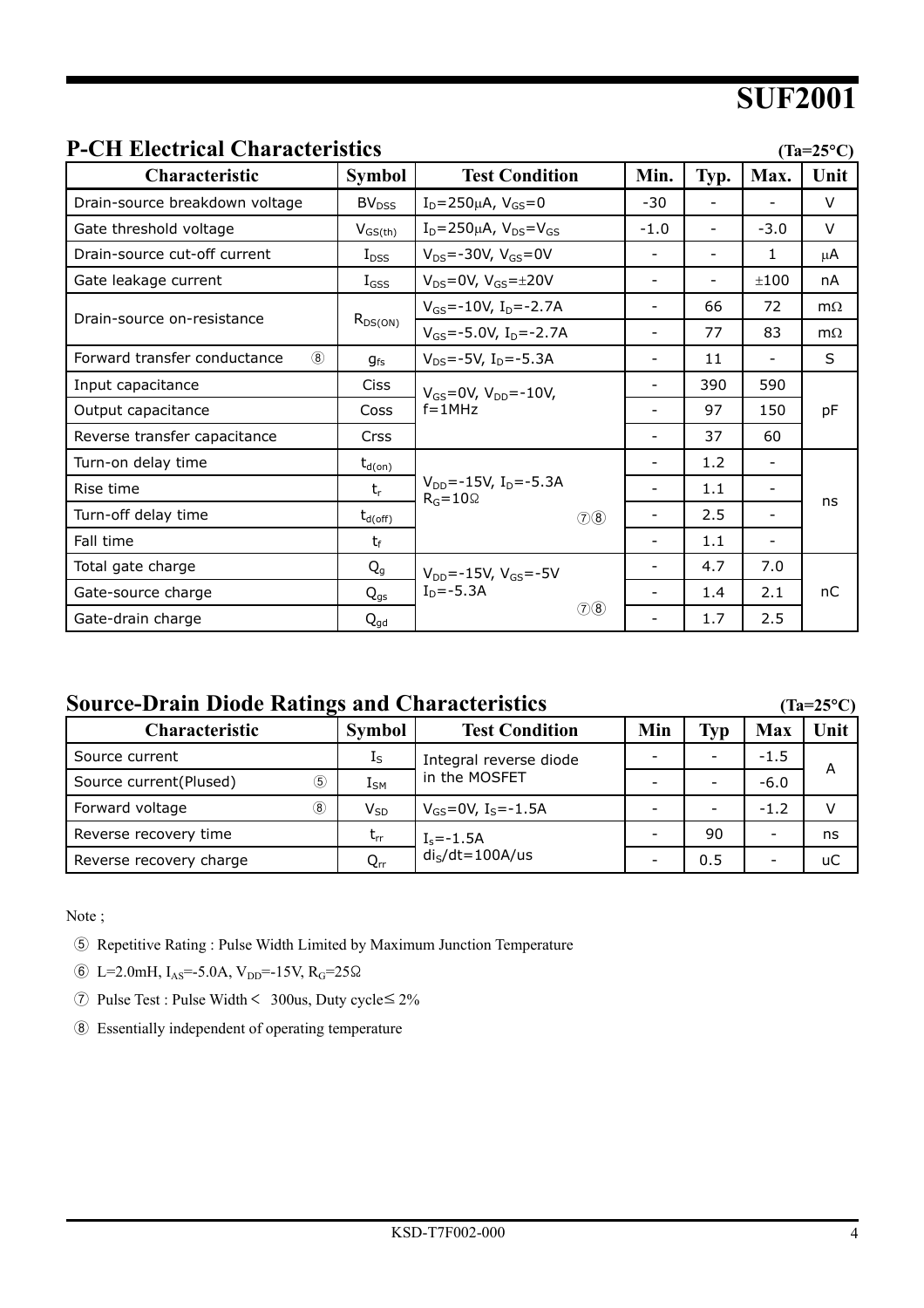### **N-CH Electrical Characteristic Curves**



KSD-T7F002-000 5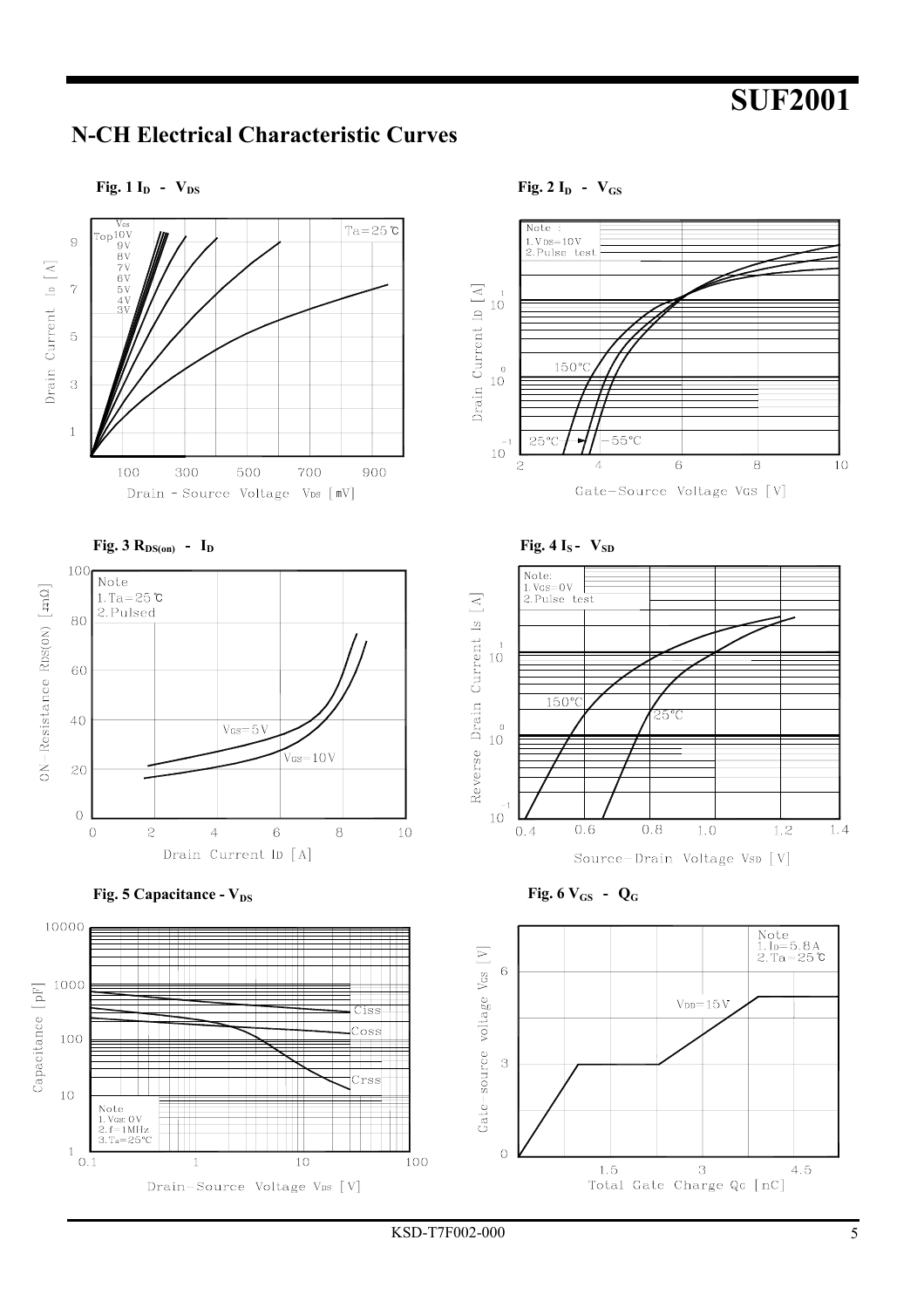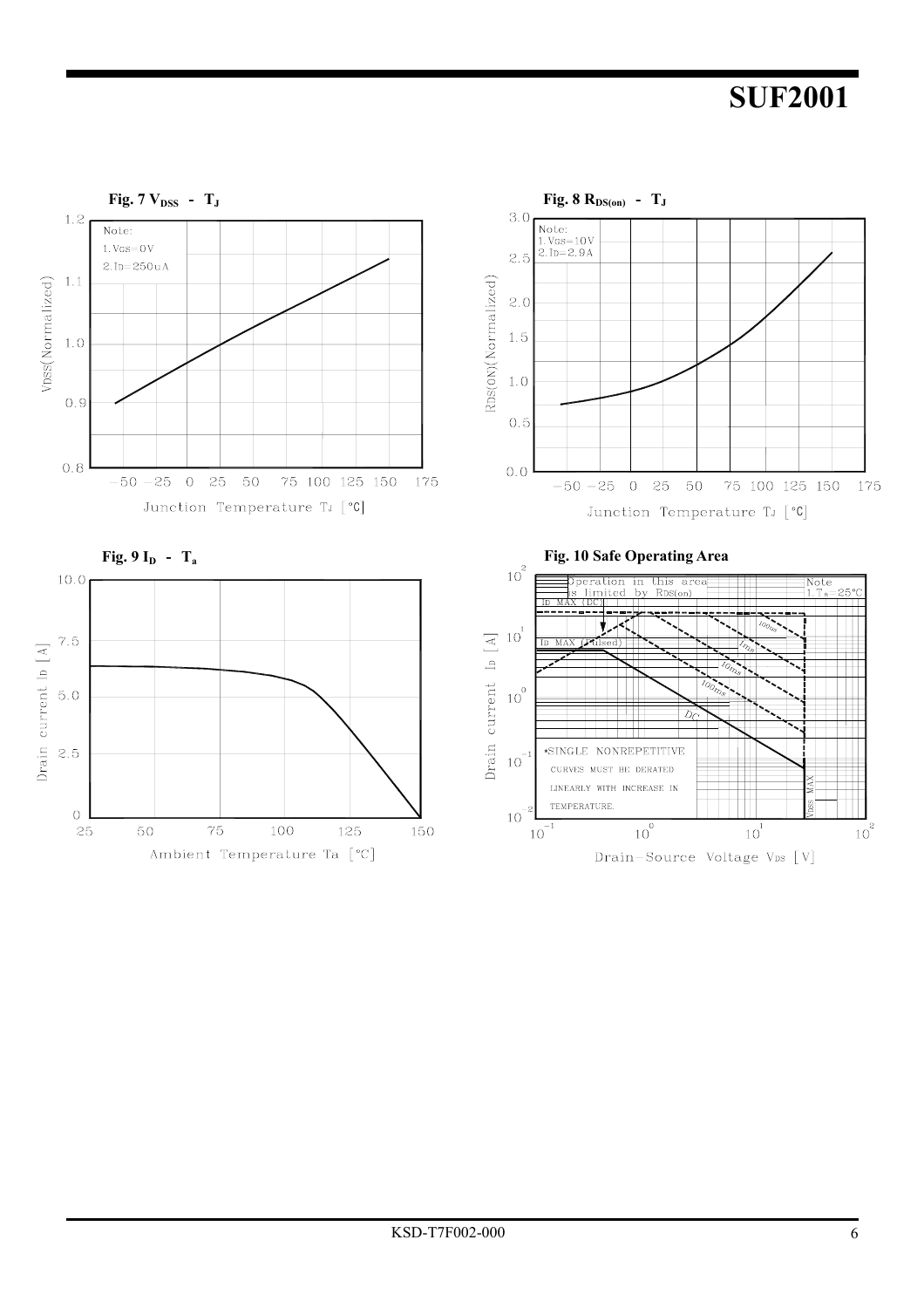**Fig. 11 Gate Charge Test Circuit & Waveform** 



 **Fig. 12 Resistive Switching Test Circuit & Waveform** 



 **Fig. 13 EAS Test Circuit & Waveform** 

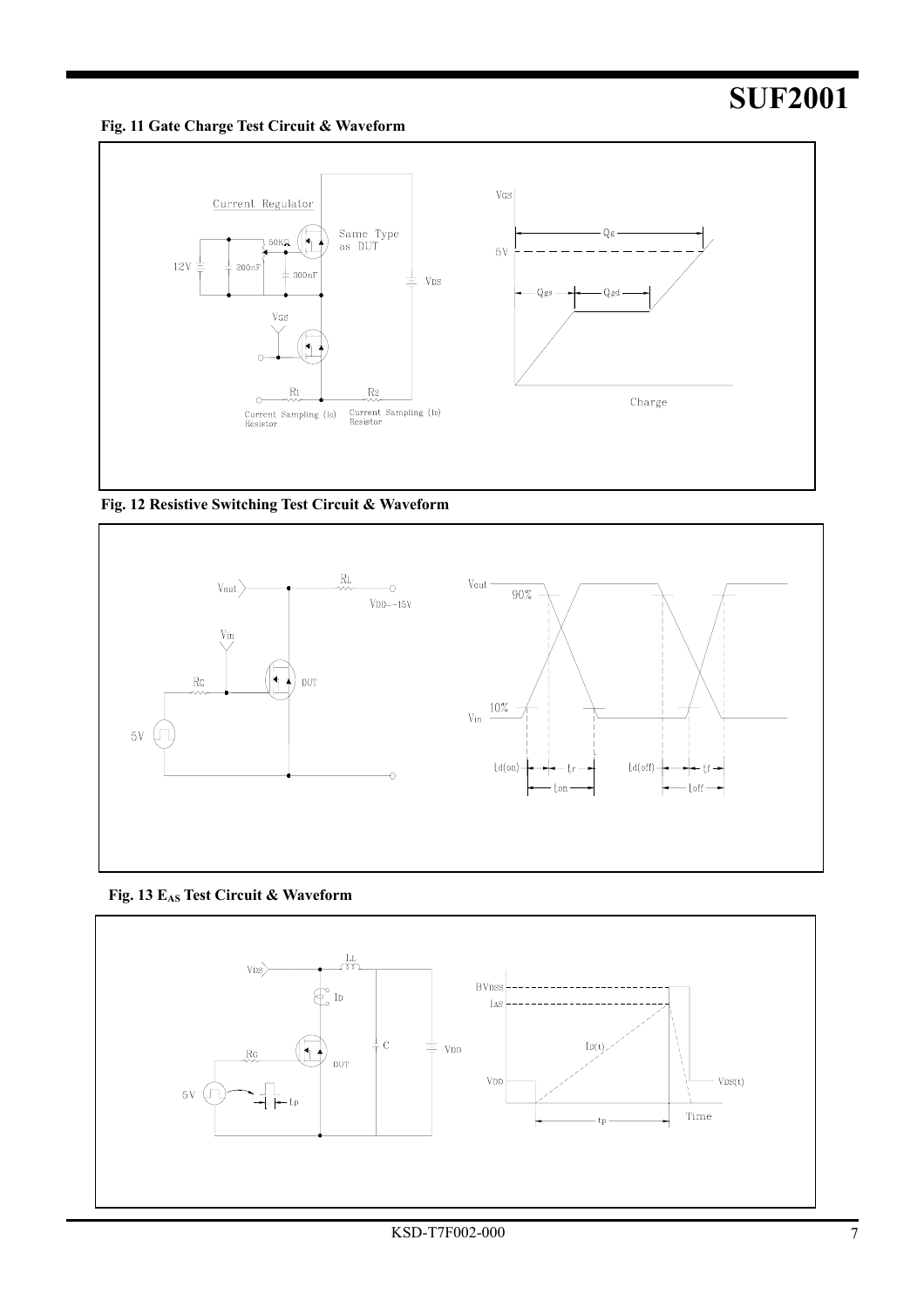

#### **Fig. 14 Diode Reverse Recovery Time Test Circuit & Waveform**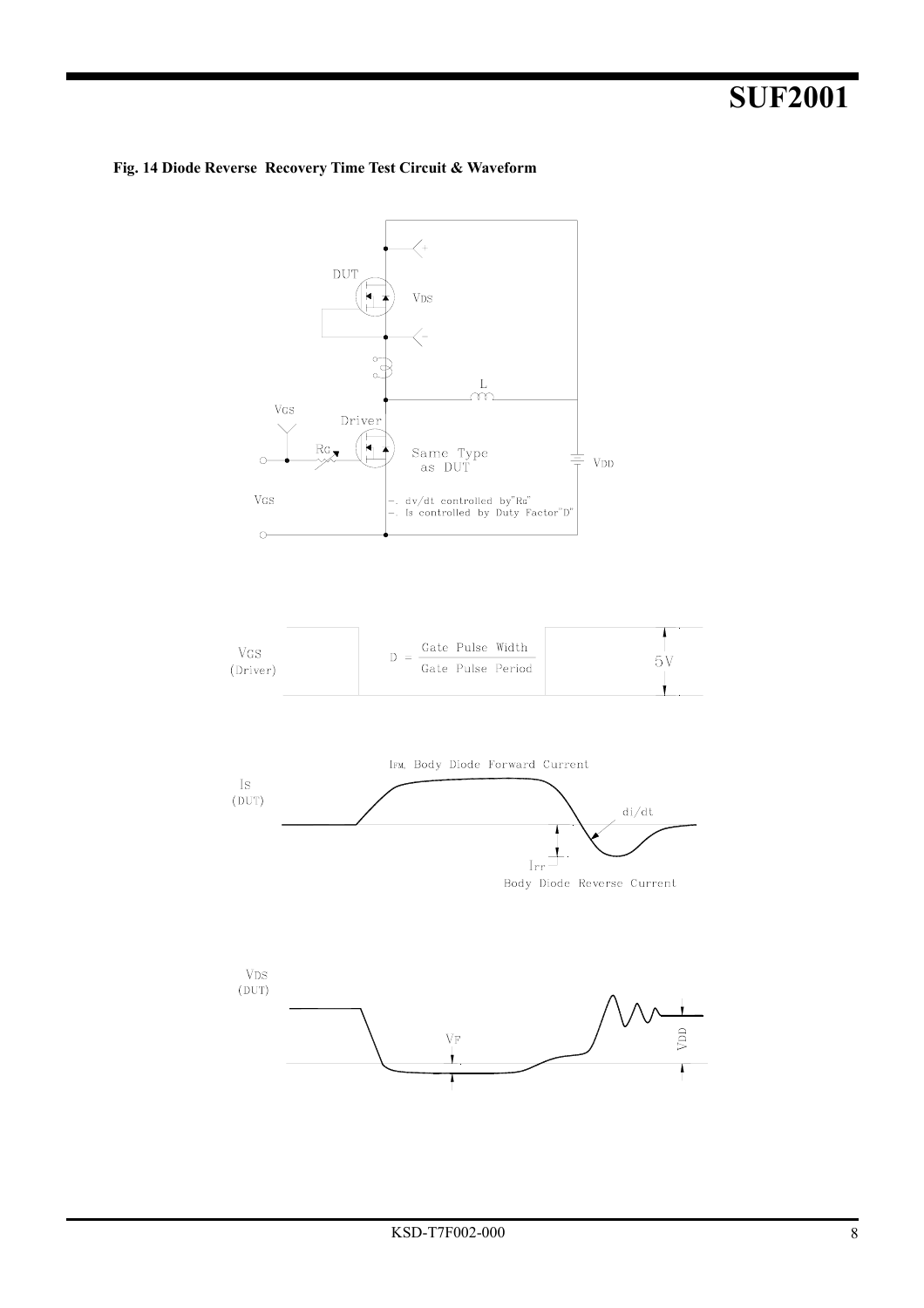### **P-CH Electrical Characteristic Curves**



**Fig. 2 I<sub>D</sub> - V<sub>GS</sub>** 

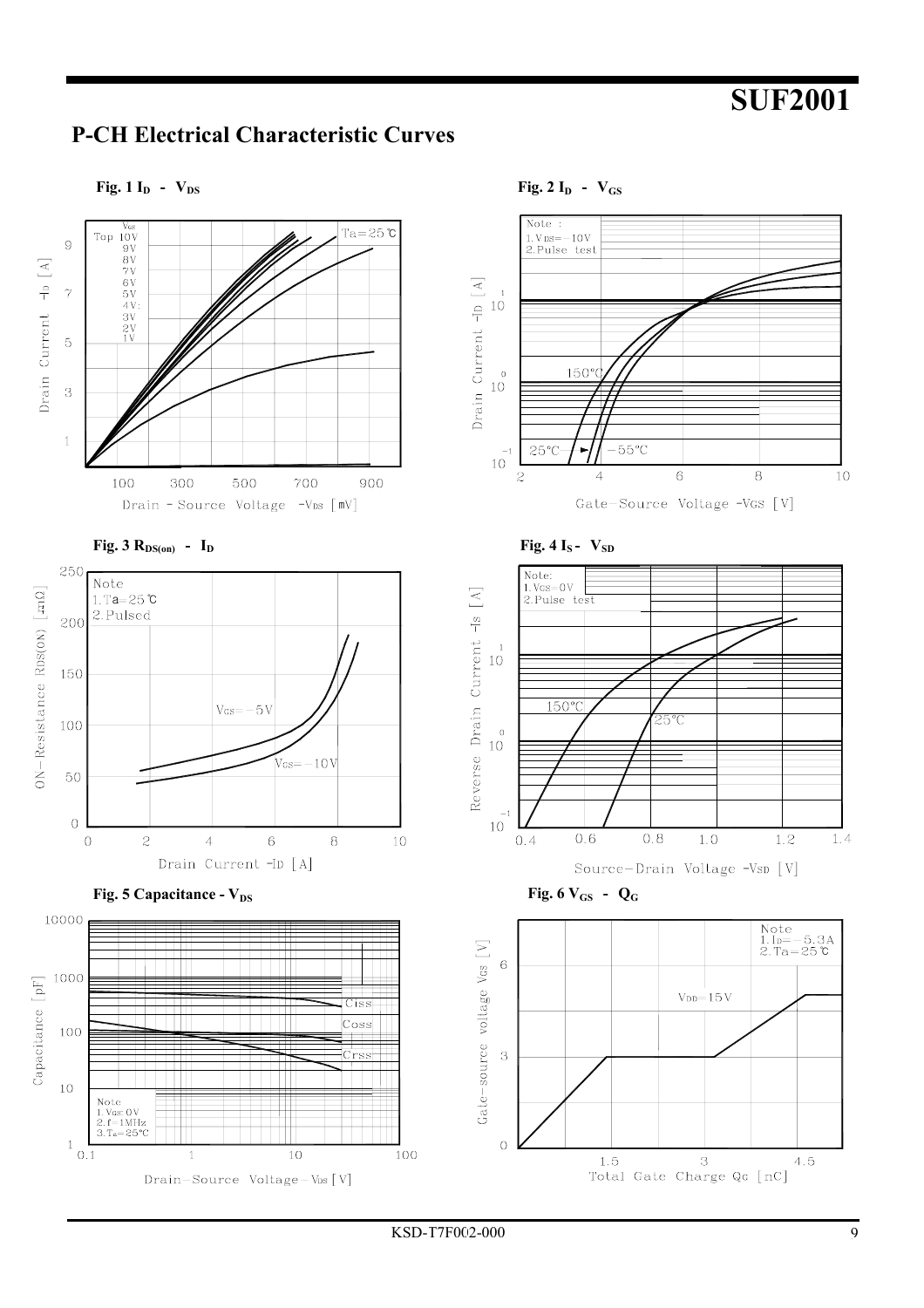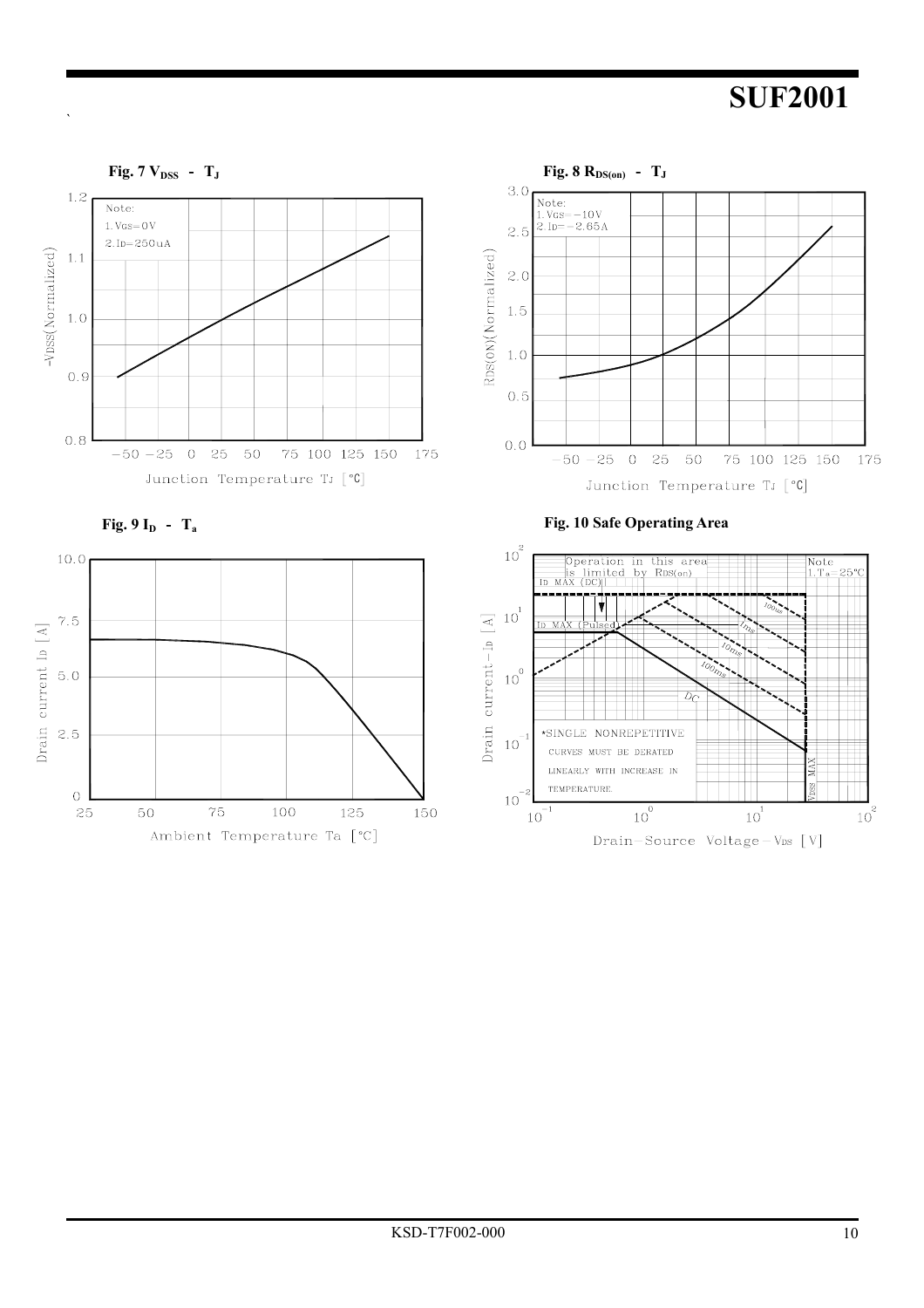**Fig. 11 Gate Charge Test Circuit & Waveform** 



 **Fig. 12 Resistive Switching Test Circuit & Waveform** 



 **Fig. 13 EAS Test Circuit & Waveform** 

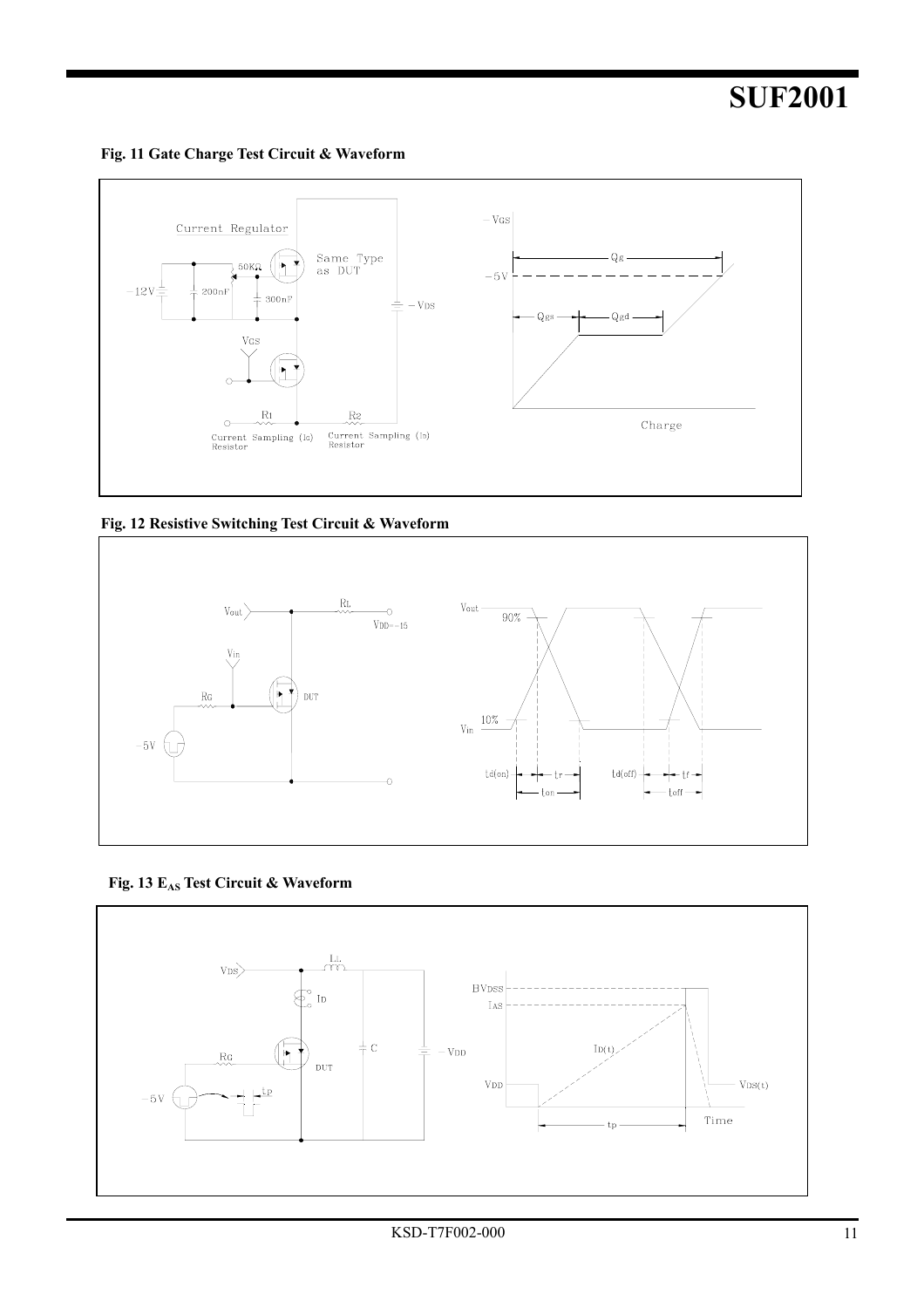

#### **Fig. 14 Diode Reverse Recovery Time Test Circuit & Waveform**